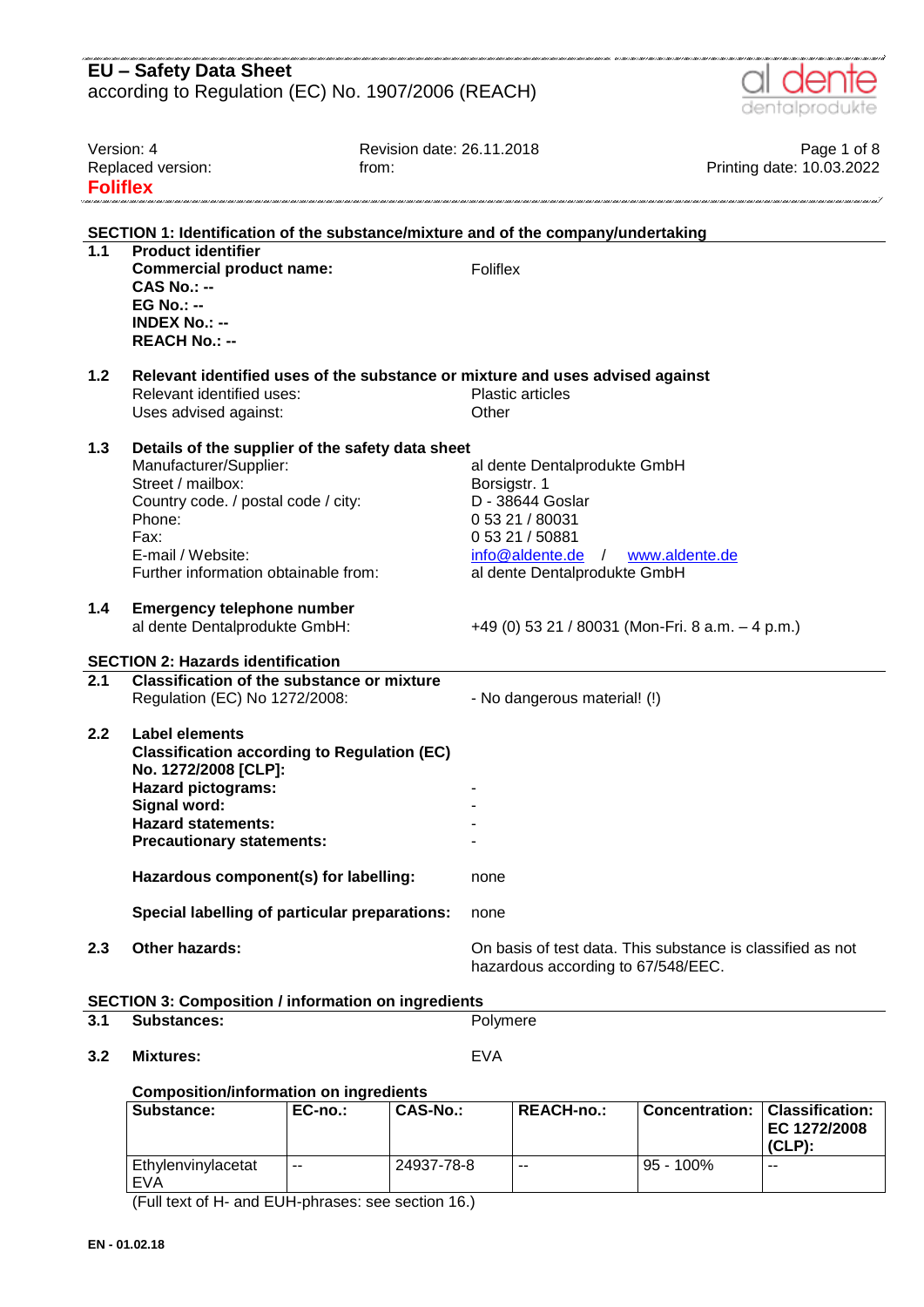

| Version: 4        | Revision date: 26.11.2018 | Page 2 of 8               |
|-------------------|---------------------------|---------------------------|
| Replaced version: | trom:                     | Printing date: 10.03.2022 |
| <b>Foliflex</b>   |                           |                           |

|     | <b>SECTION 4: First aid measures</b>                                           |                                                                 |
|-----|--------------------------------------------------------------------------------|-----------------------------------------------------------------|
| 4.1 | <b>Description on first aid measures:</b>                                      |                                                                 |
|     | <b>General information:</b>                                                    | No special measures are necessary.                              |
|     | <b>Following inhalation:</b>                                                   | Do not breathe dust. Dust should be exhausted directly at       |
|     |                                                                                | the point of origin. Inhalation of dust may cause irritation of |
|     |                                                                                | the respiratory system.                                         |
|     | <b>Following skin contact:</b>                                                 | No special measures are necessary. After contact with           |
|     |                                                                                | molten product, cool skin area rapidly with cold water.         |
|     |                                                                                | Immerse in cold water for a prolonged period.                   |
|     |                                                                                | Burns caused by molten material must be treated clinically.     |
|     |                                                                                | Irritating to skin. slightly irritant                           |
|     | After eye contact:                                                             | Rinse immediately carefully and thoroughly with eye-bath        |
|     |                                                                                | or water. In case of troubles or persistent symptoms,           |
|     |                                                                                | consult an ophthalmologist. Irritating to eyes.                 |
|     |                                                                                | Dust protection goggles.                                        |
|     | After ingestion:                                                               | No special measures are necessary.                              |
|     |                                                                                |                                                                 |
| 4.2 | Most important symptoms and effects, both                                      | No information available.                                       |
|     | acute and delayed:                                                             |                                                                 |
|     |                                                                                |                                                                 |
| 4.3 | Indication of any immediate medical<br>attention and special treatment needed: | No information available.                                       |
|     |                                                                                |                                                                 |
|     | <b>SECTION 5: Firefighting measures</b>                                        |                                                                 |
| 5.1 | <b>Extinguishing media:</b>                                                    |                                                                 |
|     | Suitable extinguishing media:                                                  | Extinguishing powder. Carbon dioxide. alcohol resistant         |
|     |                                                                                | foam. Water spray.                                              |
|     | Unsuitable extinguishing media:                                                | High power water jet.                                           |
|     |                                                                                |                                                                 |
| 5.2 | Special hazards arising from the substance                                     | In case of fire may be liberated: Carbon dioxide (CO2).         |
|     | or mixture:                                                                    | Carbon monoxide. Sulphur dioxide (SO2).                         |
|     |                                                                                | Formaldehyde.                                                   |
|     |                                                                                |                                                                 |
| 5.3 | <b>Advice for firefighters:</b>                                                |                                                                 |
|     | <b>General information:</b>                                                    | Use water spray jet to protect personnel and to cool            |
|     |                                                                                | endangered containers.                                          |
|     | Special protective equipment for                                               | In case of fire: Wear self-contained breathing apparatus.       |
|     | firefighters:                                                                  | Protective clothing.                                            |
|     |                                                                                |                                                                 |
|     | <b>SECTION 6: Accidental release measures</b>                                  |                                                                 |
| 6.1 | Personal precautions, protective equipment                                     | No special measures are necessary.                              |
|     | and emergency procedures:                                                      |                                                                 |
|     |                                                                                |                                                                 |
| 6.2 | <b>Environmental precautions:</b>                                              | Do not allow to enter into surface water or drains. Do not      |
|     |                                                                                | allow to enter into soil/subsoil.                               |
|     |                                                                                |                                                                 |
| 6.3 | Methods and material for containment and                                       | Take up mechanically, placing in appropriate containers for     |
|     | cleaning up                                                                    | disposal.                                                       |
|     |                                                                                |                                                                 |
| 6.4 | <b>Reference to other sections:</b>                                            | Treat the recovered material as prescribed in the section       |
|     |                                                                                | on waste disposal.                                              |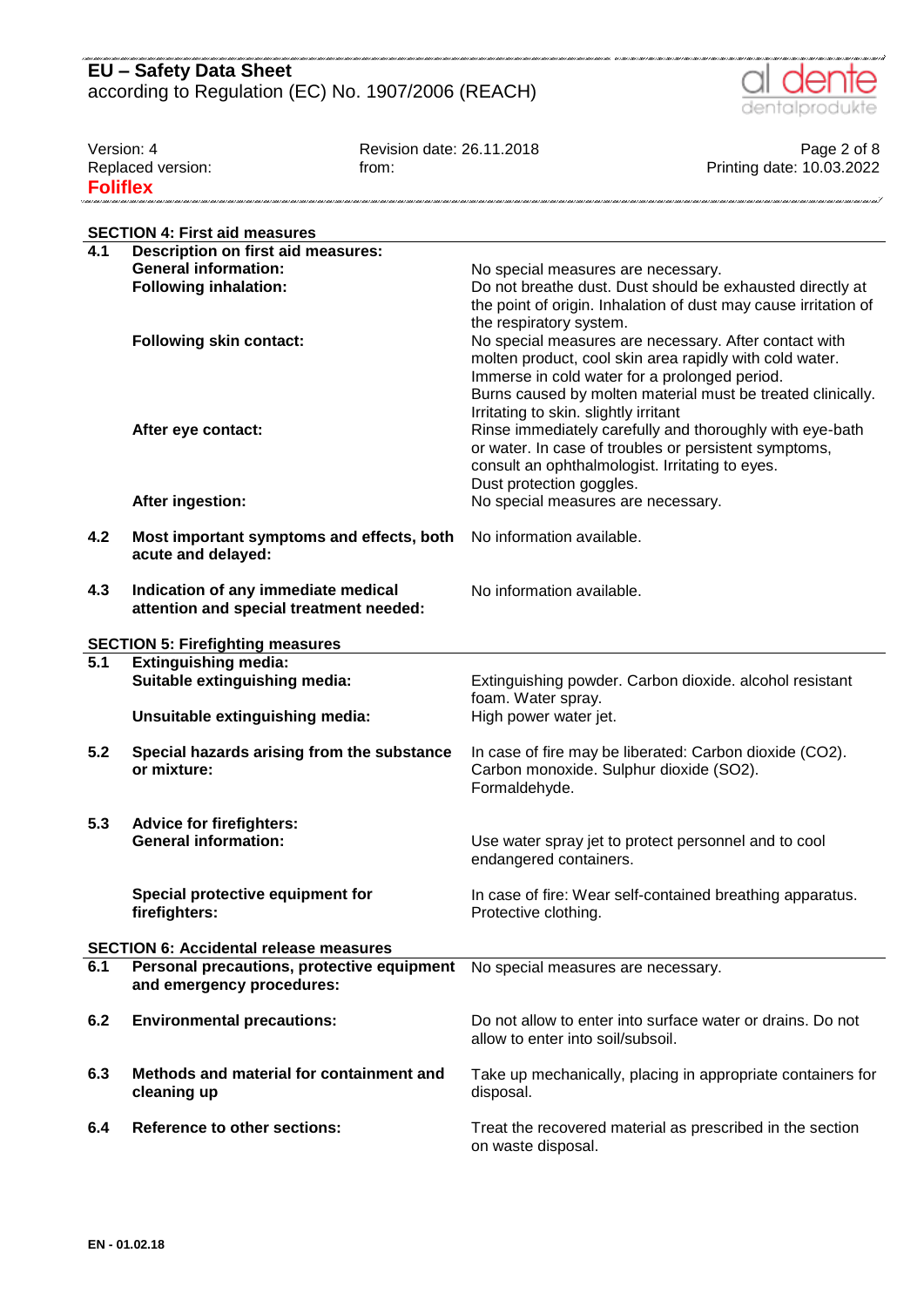

| Version: 4        | Revision date: 26.11.2018 | Page 3 of 8               |
|-------------------|---------------------------|---------------------------|
| Replaced version: | trom:                     | Printing date: 10.03.2022 |
| <b>Foliflex</b>   |                           |                           |
|                   |                           |                           |
|                   |                           |                           |

### **SECTION 7: Handling and storage**

| 7.1 | <b>Precautions for safe handling</b><br>Advices on safe handling: | Avoid generation of dust. Dust must be exhausted directly                                           |  |  |  |  |
|-----|-------------------------------------------------------------------|-----------------------------------------------------------------------------------------------------|--|--|--|--|
|     | Precautions against fire and explosion:                           | at the point of origin.<br>Keep away from sources of ignition - No smoking. Keep<br>away from heat. |  |  |  |  |
| 7.2 | Conditions for safe storage, including any incompatibilities      |                                                                                                     |  |  |  |  |
|     | Requirements for storage rooms and<br>vessels:                    | Keep container tightly closed and dry.                                                              |  |  |  |  |
|     | Hints on joint storage:                                           | Conditions to avoid: UV-radiation/sunlight.                                                         |  |  |  |  |
|     | Storage class:                                                    | 11                                                                                                  |  |  |  |  |
| 7.3 | Specific end use(s):                                              | Observe instructions for use.                                                                       |  |  |  |  |

### **SECTION 8: Exposure controls/personal protection**

### **8.1 Control parameters**

#### **Occupational exposure limit value**

|  | Substance:   CAS-No.:   Source:   Occupational | <b>∣Occupational</b>              | l Limitation of  | Remark: |
|--|------------------------------------------------|-----------------------------------|------------------|---------|
|  | ∣exposure limit ∣exposure limit                |                                   | <b>Lexposure</b> |         |
|  | value: [ppm]                                   | $\blacksquare$ value: [mɑ/m $3$ ] | peaks:           |         |

#### **Substance with a common (EC) occupational exposure limit value**

|  |  |  | Substance:   CAS-No.:   Source:   Occupational | <b>∣Occupational</b> | l Limitation of  | Remark: |  |
|--|--|--|------------------------------------------------|----------------------|------------------|---------|--|
|  |  |  | l exposure limit                               | ⊟exposure limit      | <b>Lexposure</b> |         |  |
|  |  |  | value: [ppm]                                   | ∣ value:ſmɑ/mªl      | peaks:           |         |  |

#### **DNEL-/PNEC-values**

| <b>DNEL value</b>                                                  |                 |                                                                                                                                              |
|--------------------------------------------------------------------|-----------------|----------------------------------------------------------------------------------------------------------------------------------------------|
| Substance:                                                         | <b>CAS-No.:</b> | <b>DNEL/DMEL</b>                                                                                                                             |
| <b>PNEC Value</b>                                                  |                 |                                                                                                                                              |
| Substance:                                                         | <b>CAS-No.:</b> | <b>PNEC</b>                                                                                                                                  |
| <b>Remark:</b>                                                     |                 | none                                                                                                                                         |
| <b>Exposure controls</b><br><b>Occupational exposure controls:</b> |                 | none                                                                                                                                         |
| <b>General protection and hygiene measures:</b>                    |                 | When using do not eat, drink, smoke, sniff. Wash hands<br>before breaks and after work. Take off immediately all<br>contaminated clothing.   |
| <b>Personal protection equipment:</b>                              |                 | Minimum standard for preventive measures while handling<br>with working materials are specified in the<br>TRGS 500. Dust protection goggles. |
| <b>Respiratory protection:</b>                                     |                 | With correct and proper use, and under normal conditions,<br>breathing protection is not required. Technical ventilation of<br>workplace.    |
| Hand protection:                                                   |                 | See chapter 7. No additional measures necessary.                                                                                             |
| 01.02.18                                                           |                 |                                                                                                                                              |

**8.2 Exposure controls**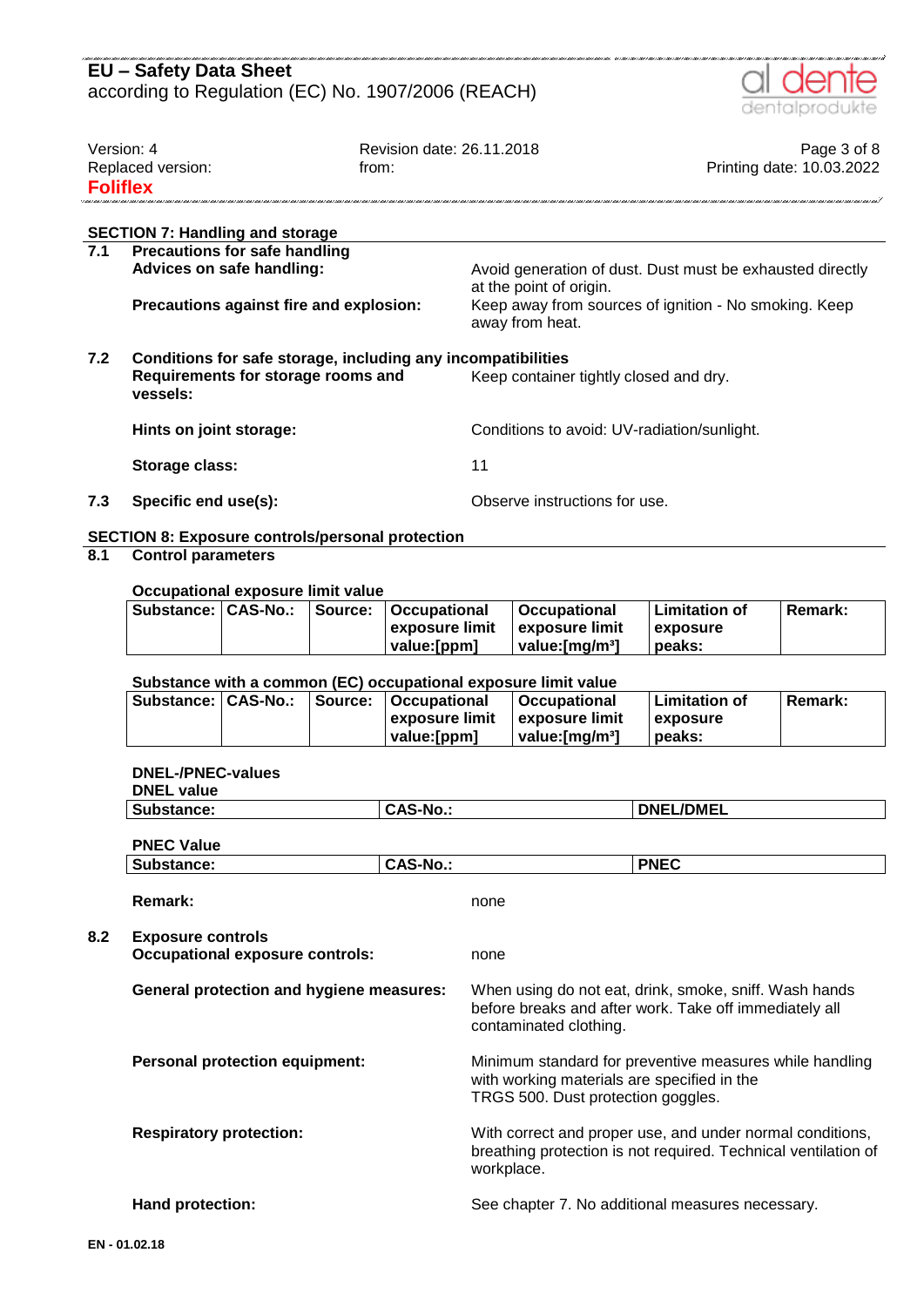

| Version: 4<br>Replaced version:<br><b>Foliflex</b> |                                                                                                                                                                                                                                                                                                                                                 | Revision date: 26.11.2018<br>from: |                                        |    |                          | Page 4 of 8<br>Printing date: 10.03.2022                                                                                                                                                           |
|----------------------------------------------------|-------------------------------------------------------------------------------------------------------------------------------------------------------------------------------------------------------------------------------------------------------------------------------------------------------------------------------------------------|------------------------------------|----------------------------------------|----|--------------------------|----------------------------------------------------------------------------------------------------------------------------------------------------------------------------------------------------|
|                                                    | <b>Eye/face protection:</b>                                                                                                                                                                                                                                                                                                                     |                                    | Dust protection goggles.               |    |                          |                                                                                                                                                                                                    |
|                                                    | <b>Body protection:</b>                                                                                                                                                                                                                                                                                                                         |                                    | Not required.                          |    |                          |                                                                                                                                                                                                    |
|                                                    | <b>Environmental exposure controls:</b>                                                                                                                                                                                                                                                                                                         |                                    |                                        |    |                          | Refer to chapter 7. No further action is necessary.                                                                                                                                                |
|                                                    | <b>Consumer exposure controls:</b>                                                                                                                                                                                                                                                                                                              |                                    |                                        |    |                          | Refer to chapter 7. No further action is necessary.                                                                                                                                                |
|                                                    | <b>Exposure Scenario:</b>                                                                                                                                                                                                                                                                                                                       |                                    | none                                   |    |                          |                                                                                                                                                                                                    |
|                                                    | <b>SECTION 9: Physical and chemical properties</b>                                                                                                                                                                                                                                                                                              |                                    |                                        |    |                          |                                                                                                                                                                                                    |
| $\overline{9.1}$<br>Colour:<br>Odour:              | Information on basic physical and chemical properties<br>Appearance:<br><b>Physical state:</b>                                                                                                                                                                                                                                                  |                                    | solid<br>various<br>characteristically |    |                          |                                                                                                                                                                                                    |
|                                                    | <b>Odour threshold:</b>                                                                                                                                                                                                                                                                                                                         |                                    | No data available                      |    |                          |                                                                                                                                                                                                    |
|                                                    | Safety relevant basis data                                                                                                                                                                                                                                                                                                                      | <b>Parameter</b>                   | Value                                  |    | Unit                     | Remark                                                                                                                                                                                             |
| pH:<br>point:                                      | <b>Melting point/freezing</b>                                                                                                                                                                                                                                                                                                                   | Vicat                              |                                        | 40 | °C                       | not applicable                                                                                                                                                                                     |
| Density:                                           | Initial boiling point and<br>boiling range:<br>Flash point:<br><b>Evaporation rate:</b><br>Flammability (solid, gas):<br><b>Explosive properties:</b><br>Lower flammability or<br>explosive limits:<br><b>Upper flammability or</b><br>explosive limits:<br>Vapour pressure:<br>Vapour density:<br><b>Relative density:</b><br>Solubility(ies): |                                    |                                        |    | $0,95$ g/cm <sup>3</sup> | not determined<br>not determined<br>not applicable<br>not determined<br>not explosive.<br>not applicable<br>not applicable<br>not applicable<br>not applicable<br>not determined<br>not determined |
| <b>Viscosity:</b>                                  | <b>Water solubility:</b><br>Fat solubility:<br><b>Partition coefficient:</b><br>n-octanol/water:<br><b>Auto-ignition</b><br>temperature:<br><b>Decomposition</b><br>temperature:<br><b>Oxidising properties:</b><br><b>Solvent content:</b>                                                                                                     |                                    |                                        |    |                          | practically insoluble<br>not determined<br>not determined<br>not determined<br>not determined<br>not applicable<br>not determined<br>not applicable                                                |

**9.2 Other information: Observe technical data sheet.**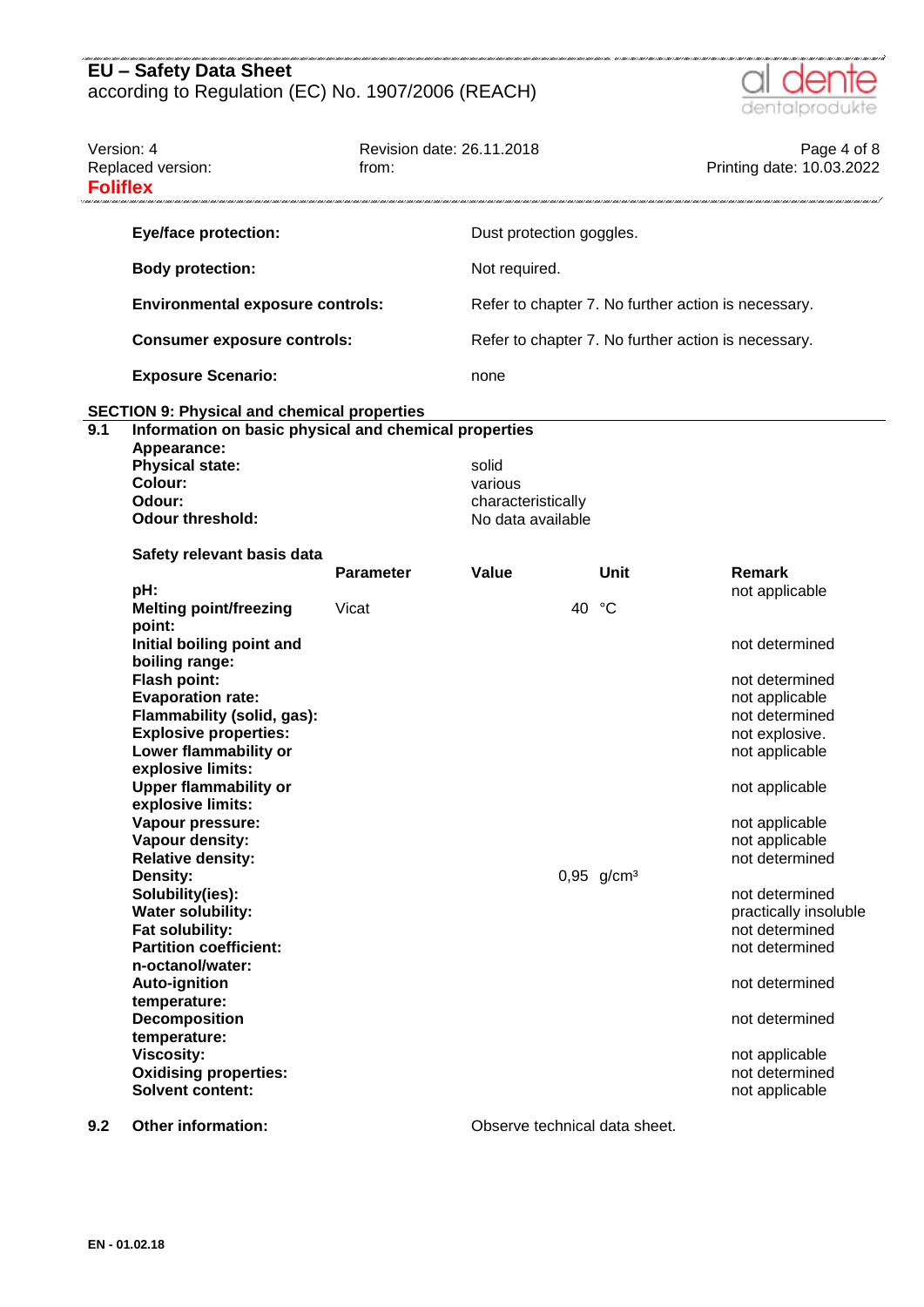|                               | <b>EU - Safety Data Sheet</b><br>according to Regulation (EC) No. 1907/2006 (REACH)                                                                     |                                    | dentalprodukte                                                                                                                                                                                                     |
|-------------------------------|---------------------------------------------------------------------------------------------------------------------------------------------------------|------------------------------------|--------------------------------------------------------------------------------------------------------------------------------------------------------------------------------------------------------------------|
| Version: 4<br><b>Foliflex</b> | Replaced version:                                                                                                                                       | Revision date: 26.11.2018<br>from: | Page 5 of 8<br>Printing date: 10.03.2022                                                                                                                                                                           |
|                               | <b>SECTION 10: Stability and reactivity</b>                                                                                                             |                                    |                                                                                                                                                                                                                    |
|                               | 10.1 Reactivity:                                                                                                                                        |                                    | No hazardous reaction when handled and stored according                                                                                                                                                            |
| 10.3<br>10.4<br>10.5<br>10.6  | 10.2 Chemical stability:<br>Possibility of hazardous reactions:<br>Conditions to avoid:<br>Incompatible materials:<br>Hazardous decomposition products: |                                    | to provisions.<br>Reacts with: Solvents/Thinner Etchant and acids<br>No data available.<br>UV-radiation/sunlight.<br>Acid Base Oxidizing agent<br>Hydrocarbons. Carbon dioxide (CO2) Carbon monoxide.<br>aldehydes |
|                               | <b>SECTION 11: Toxicological information</b>                                                                                                            |                                    |                                                                                                                                                                                                                    |
| 11.1                          | Information on toxicological effects:                                                                                                                   |                                    | Medical device product<br>Cytotoxtest: no abnormality detected                                                                                                                                                     |
|                               | M-factor:<br><b>Acute toxicity (oral):</b>                                                                                                              |                                    | <b>Acute toxicity (dermal):</b><br><b>Acute toxicity (inhalative):</b>                                                                                                                                             |
|                               | <b>Acute toxicity</b>                                                                                                                                   |                                    |                                                                                                                                                                                                                    |
|                               | Substance:                                                                                                                                              | <b>CAS-No.:</b>                    | <b>Toxicological information</b>                                                                                                                                                                                   |
|                               | <b>Skin corrosion/irritation:</b>                                                                                                                       |                                    | In the case of the formation of dust.                                                                                                                                                                              |
|                               |                                                                                                                                                         |                                    |                                                                                                                                                                                                                    |
|                               | Serious eye damage/irritation:                                                                                                                          |                                    | Irritating to eyes. In the case of the formation of dust.                                                                                                                                                          |
|                               | <b>Respiratory or skin sensitisation:</b>                                                                                                               |                                    | Toxicological data are not available.                                                                                                                                                                              |
|                               | CMR effects (carcinogenicity, mutagenicity and toxicity for reproduction)<br>Carcinogenicity:<br>Germ cell mutagenicity:<br>Reproductive toxicity:      |                                    | No indications of human carcinogenicity exist.<br>No indications of human germ cell mutagenicity exist.<br>Toxicological data are not available.                                                                   |
|                               | <b>STOT-single exposure:</b>                                                                                                                            |                                    | No information available.                                                                                                                                                                                          |
|                               | <b>STOT-repeated exposure:</b>                                                                                                                          |                                    | No information available.                                                                                                                                                                                          |
|                               | <b>Aspiration hazard:</b>                                                                                                                               |                                    | Inhalation of dust may cause irritation of the respiratory<br>system.                                                                                                                                              |
|                               |                                                                                                                                                         |                                    |                                                                                                                                                                                                                    |
| 12.1                          | <b>SECTION 12: Ecological information</b><br><b>Toxicity:</b>                                                                                           |                                    | none                                                                                                                                                                                                               |
|                               | <b>Ecotoxicity</b>                                                                                                                                      |                                    |                                                                                                                                                                                                                    |
|                               | Substance:                                                                                                                                              | <b>CAS-No.:</b>                    | <b>Ecotoxicity</b>                                                                                                                                                                                                 |
| 12.2                          | Persistence and degradability:                                                                                                                          |                                    | No information available.                                                                                                                                                                                          |
| 12.3                          | <b>Bioaccumulative potential:</b>                                                                                                                       |                                    | No information available.                                                                                                                                                                                          |

- **12.5 Results of PBT and vPvB assessment:** not applicable
- **12.6 Other adverse effects:** No information available.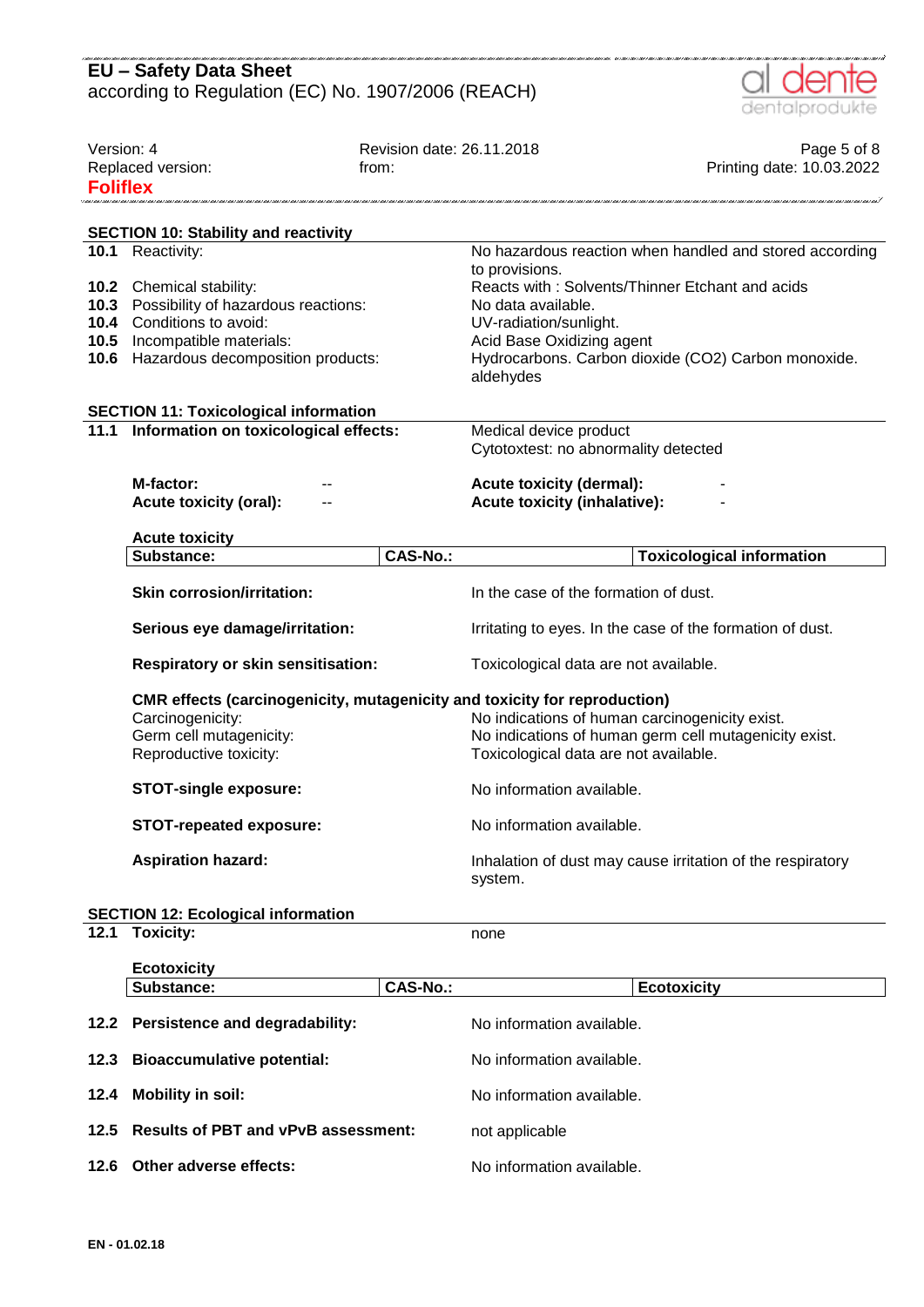

| Version: 4<br>Replaced version:<br><b>Foliflex</b> |                                                                                                                                                                                                                 | Revision date: 26.11.2018<br>from: |                                                                                                         | Page 6 of 8<br>Printing date: 10.03.2022 |
|----------------------------------------------------|-----------------------------------------------------------------------------------------------------------------------------------------------------------------------------------------------------------------|------------------------------------|---------------------------------------------------------------------------------------------------------|------------------------------------------|
|                                                    |                                                                                                                                                                                                                 |                                    |                                                                                                         |                                          |
|                                                    | <b>SECTION 13: Disposal considerations</b><br>13.1 Waste treatment methods:<br><b>Appropriate disposal/Product:</b>                                                                                             |                                    | Can be incinerated together with household waste in<br>compliance with applicable technical regulations |                                          |
|                                                    |                                                                                                                                                                                                                 |                                    | following consultation with approved waste disposal<br>management companies and authorities in charge.  |                                          |
|                                                    | Appropriate disposal / Package:                                                                                                                                                                                 |                                    | Dispose of waste according to applicable legislation.                                                   |                                          |
|                                                    | List of proposed waste codes/waste<br>designations in accordance with EWC:<br>Waste code product:                                                                                                               |                                    | Consult the appropriate local waste disposal expert about<br>waste disposal.                            |                                          |
|                                                    | Waste code packaging:                                                                                                                                                                                           |                                    |                                                                                                         |                                          |
| 14.1                                               | <b>SECTION 14: Transport information</b><br><b>UN number</b>                                                                                                                                                    |                                    |                                                                                                         |                                          |
|                                                    | <b>UN No.:</b>                                                                                                                                                                                                  |                                    |                                                                                                         |                                          |
| 14.2                                               | UN proper shipping name                                                                                                                                                                                         |                                    |                                                                                                         |                                          |
|                                                    | ADR / RID:<br>IMDG / ICAO-TI / IATA-DGR:                                                                                                                                                                        |                                    |                                                                                                         |                                          |
| 14.3                                               | <b>Transport hazard class(es)</b><br>Hazard label(s):                                                                                                                                                           |                                    | <b>Classification Code:</b>                                                                             |                                          |
|                                                    | 14.4 Packing group:                                                                                                                                                                                             |                                    |                                                                                                         |                                          |
| 14.5                                               | <b>Environmental hazards:</b><br>Labelling environmentally hazardous<br>substances                                                                                                                              |                                    |                                                                                                         |                                          |
|                                                    | ADR/RID / IMDG-Code / ICAO-TI / IATA-DGR:<br><b>Marine Pollutant:</b>                                                                                                                                           |                                    | no<br>no                                                                                                |                                          |
| 14.6                                               | Special precautions for user:<br><b>Land transport (ADR/RID)</b>                                                                                                                                                |                                    |                                                                                                         |                                          |
|                                                    | <b>Transport category:</b><br><b>Special provisions:</b>                                                                                                                                                        |                                    | <b>Tunnel restriction code:</b><br>Limited quantity (LQ):                                               |                                          |
|                                                    | Sea transport (IMDG)                                                                                                                                                                                            |                                    |                                                                                                         |                                          |
|                                                    | EmS-No:<br><b>Special provisions:</b><br>--                                                                                                                                                                     |                                    | Limited quantity (LQ):                                                                                  |                                          |
| 14.7                                               | Transport in bulk according to Annex II of                                                                                                                                                                      |                                    | Remark: No dangerous good in sense of these transport                                                   |                                          |
|                                                    | <b>Marpol and the IBC Code:</b>                                                                                                                                                                                 |                                    | regulations.                                                                                            |                                          |
|                                                    | <b>SECTION 15: Regulatory information</b>                                                                                                                                                                       |                                    |                                                                                                         |                                          |
| 15.1                                               | Safety, health and environmental regulations/legislation specific for the substance or mixture<br>Regulation (EC) No 166/2006 concerning the No information available.<br>establishment of a European Pollutant |                                    |                                                                                                         |                                          |
|                                                    | <b>Release and Transfer Register:</b><br>Regulation (EC) No 1005/2009 on substance<br>that deplete the ozone layer:                                                                                             |                                    | No information available.                                                                               |                                          |
|                                                    | Regulation (EC) No 648/2004 on detergents:<br>Regulation (EC) No 850/2004 on persistent<br>organic pollutants:                                                                                                  |                                    | No information available.<br>No information available.                                                  |                                          |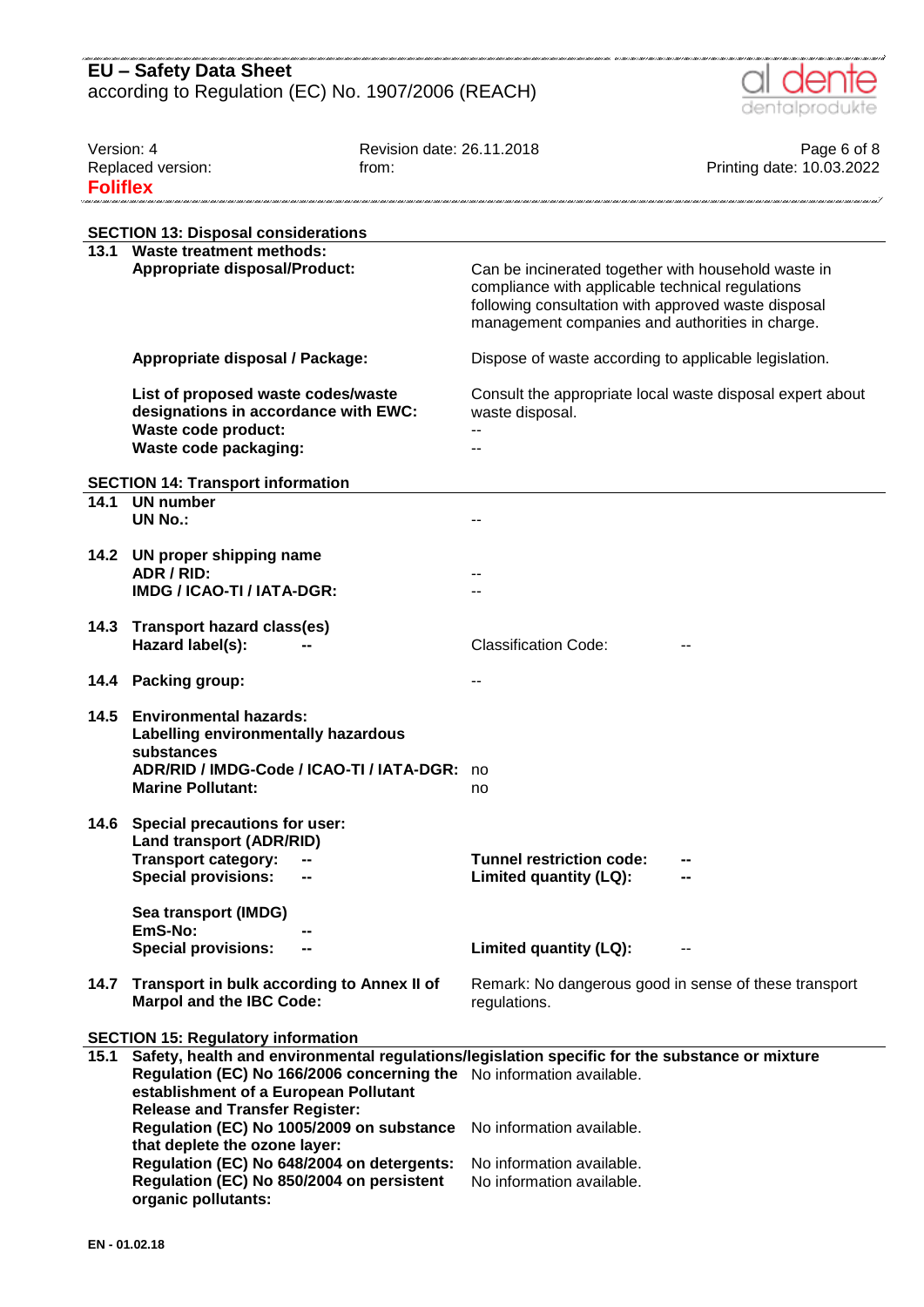

| Version: 4<br>Replaced version:<br><b>Foliflex</b> |                                                                                                                                                                                                                                                                                                                                                                                                                                   | Revision date: 26.11.2018<br>from:                                                                                                                                                                                       |                                                                                                                                                                  | Page 7 of 8<br>Printing date: 10.03.2022 |
|----------------------------------------------------|-----------------------------------------------------------------------------------------------------------------------------------------------------------------------------------------------------------------------------------------------------------------------------------------------------------------------------------------------------------------------------------------------------------------------------------|--------------------------------------------------------------------------------------------------------------------------------------------------------------------------------------------------------------------------|------------------------------------------------------------------------------------------------------------------------------------------------------------------|------------------------------------------|
|                                                    |                                                                                                                                                                                                                                                                                                                                                                                                                                   | Regulation (EU) No 649/2012 concerning the                                                                                                                                                                               | No information available.                                                                                                                                        |                                          |
|                                                    | export and import of dangerous chemicals:<br><b>Restrictions according to Title VIII of</b>                                                                                                                                                                                                                                                                                                                                       |                                                                                                                                                                                                                          | No information available.                                                                                                                                        |                                          |
|                                                    | <b>Regulation (EC) No 1907/2006:</b><br><b>National regulations:</b>                                                                                                                                                                                                                                                                                                                                                              |                                                                                                                                                                                                                          | Observe in addition any national regulations!                                                                                                                    |                                          |
|                                                    | <b>Restrictions of occupation:</b><br>Other regulations, restrictions and                                                                                                                                                                                                                                                                                                                                                         |                                                                                                                                                                                                                          | none<br>none                                                                                                                                                     |                                          |
| 15.2                                               | prohibition regulations:<br>Chemical safety assessment:                                                                                                                                                                                                                                                                                                                                                                           |                                                                                                                                                                                                                          | For this substance a chemical safety assessment has not<br>been carried out.                                                                                     |                                          |
|                                                    | <b>SECTION 16: Other information</b>                                                                                                                                                                                                                                                                                                                                                                                              |                                                                                                                                                                                                                          |                                                                                                                                                                  |                                          |
|                                                    |                                                                                                                                                                                                                                                                                                                                                                                                                                   | Relevant H- and EUH-phrases (Number and full text)                                                                                                                                                                       |                                                                                                                                                                  |                                          |
|                                                    | <b>Hazard statements</b><br><b>Training advice:</b>                                                                                                                                                                                                                                                                                                                                                                               |                                                                                                                                                                                                                          | none                                                                                                                                                             |                                          |
|                                                    | <b>Recommended restrictions of use:</b>                                                                                                                                                                                                                                                                                                                                                                                           |                                                                                                                                                                                                                          | none                                                                                                                                                             |                                          |
|                                                    | product named in this safety data sheet, for storage, processing, transport and disposal. The information<br>cannot be transferred to other products. In the case of mixing the product with other products or in the case<br>of processing, the information on this safety data sheet is not necessarily valid for the new made-up<br>material.<br><b>Documentation of changes:</b><br>Key literature references and sources for |                                                                                                                                                                                                                          | none<br>none                                                                                                                                                     |                                          |
|                                                    | data:                                                                                                                                                                                                                                                                                                                                                                                                                             |                                                                                                                                                                                                                          |                                                                                                                                                                  |                                          |
|                                                    | Abbreviations and acronyms:                                                                                                                                                                                                                                                                                                                                                                                                       |                                                                                                                                                                                                                          |                                                                                                                                                                  |                                          |
|                                                    | AC:<br>ACGIH:                                                                                                                                                                                                                                                                                                                                                                                                                     | Artikelkategorie (Article Category)<br>Rat für Arbeitsschutz und Gefahrstoffe, Amerika (American Conference of                                                                                                           |                                                                                                                                                                  |                                          |
|                                                    | ADN:                                                                                                                                                                                                                                                                                                                                                                                                                              | Government Industrial Hygienists)                                                                                                                                                                                        | Europäisches Übereinkommen über die internationale Beförderung gefährlicher<br>Güter auf Binnengewässern (Accord européen relatif au transport international des |                                          |
|                                                    | ADR:                                                                                                                                                                                                                                                                                                                                                                                                                              | marchandises dangereuses par voies de navigation intérieures)<br>Europäisches Übereinkommen über die internationale Beförderung gefährlicher<br>Güter auf der Straße (Accord européen relatif transport des merchandises |                                                                                                                                                                  |                                          |
|                                                    | AGW:                                                                                                                                                                                                                                                                                                                                                                                                                              | dangereuses par route)<br>Arbeitsplatzgrenzwert                                                                                                                                                                          |                                                                                                                                                                  |                                          |
|                                                    | AOX:                                                                                                                                                                                                                                                                                                                                                                                                                              |                                                                                                                                                                                                                          | Adsorbierbare organisch gebundene Halogene (Adsorbable Organic halogen                                                                                           |                                          |
|                                                    |                                                                                                                                                                                                                                                                                                                                                                                                                                   | compounds)<br>Körpergewicht (Body weight)                                                                                                                                                                                |                                                                                                                                                                  |                                          |
|                                                    | Bw:<br>CMR:                                                                                                                                                                                                                                                                                                                                                                                                                       |                                                                                                                                                                                                                          | Stoffe klassifiziert als Krebserzeugend, Mutagen oder Reproduktionstoxisch<br>(Carcinogenic, Mutagenic, toxic for Reproduction)                                  |                                          |
|                                                    | CSR:                                                                                                                                                                                                                                                                                                                                                                                                                              |                                                                                                                                                                                                                          | Stoffsicherheitsbericht (Chemical Safety Report)                                                                                                                 |                                          |
|                                                    | DIN:                                                                                                                                                                                                                                                                                                                                                                                                                              |                                                                                                                                                                                                                          | Deutsches Institut für Normung / Deutsche Industrienorm                                                                                                          |                                          |
|                                                    | DNEL:                                                                                                                                                                                                                                                                                                                                                                                                                             | Level)                                                                                                                                                                                                                   | Grenzwert, unterhalb dessen der Stoff keine Wirkung ausübt (Derived No Effect                                                                                    |                                          |